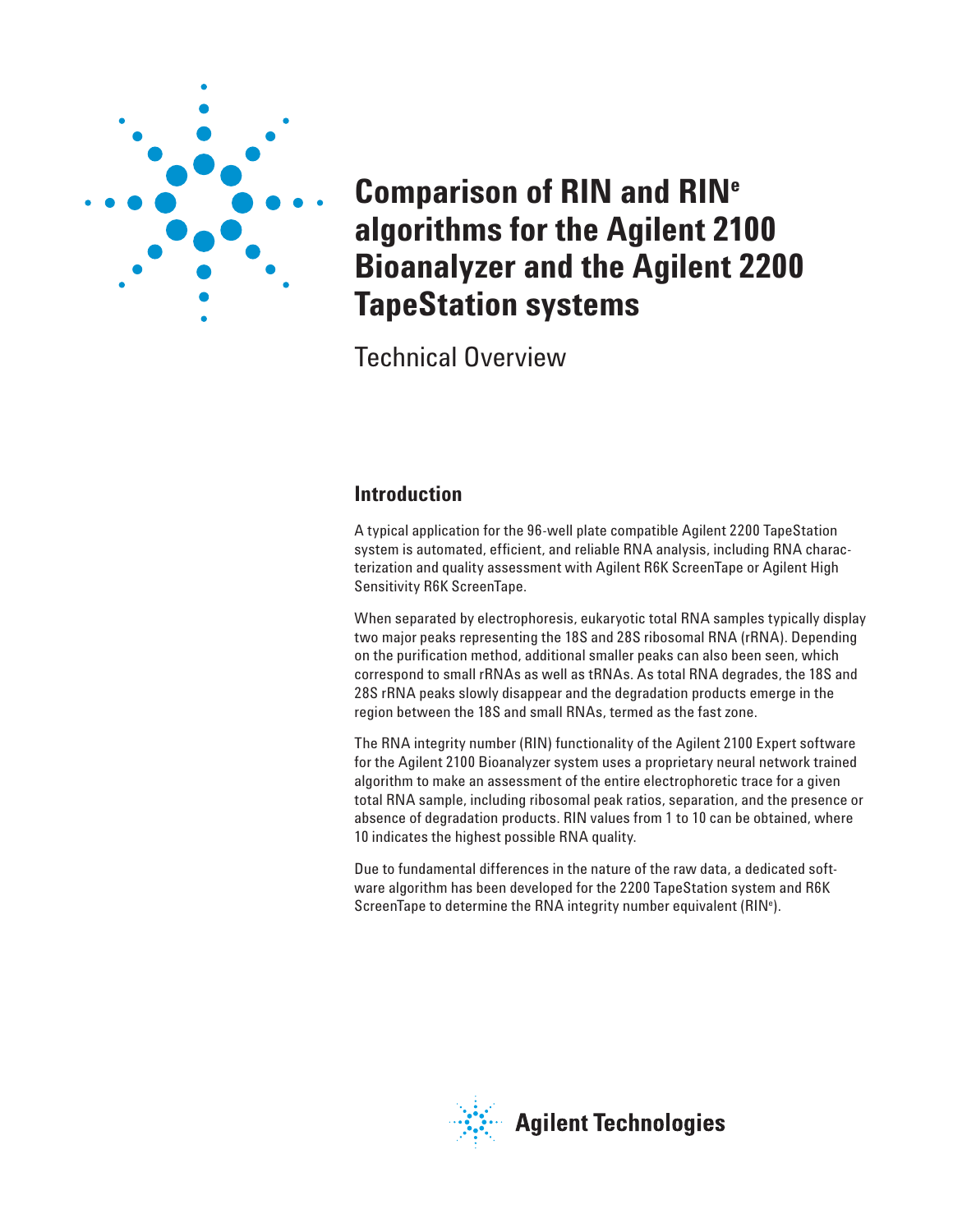The RIN<sup>e</sup> algorithm is based on a mathematical model that calculates an objective quantitative measurement of RNA degradation<sup>1</sup>. This mathematical model has been refined and optimized to analyze total RNA profiles obtained from R6K ScreenTape. In contrast to RIN, RIN<sup>e</sup> represents the relative ratio of the signal in the fast zone to the 18S peak signal. The values obtained are presented in the same format as RIN from 1 to 10, whereby highest quality RNA is assigned a RIN<sup>e</sup> value of 10. Calculated automatically by the 2200 TapeStation software, RIN<sup>e</sup> provides an objective and reliable numerical assessment of the integrity of eukaryotic total RNA degradation.

This Technical Overview describes the validation of RIN<sup>e</sup> obtained with the 2200 TapeStation system on R6K ScreenTape against the gold standard, the RIN obtained with the 2100 Bioanalyzer system.

## **Experimental**

#### **Material**

Different total RNA samples from different species and sources, including various human, rat and mouse tissues (Table 1) were obtained from typical vendors. R6K ScreenTape, R6K Reagents, a 2200 TapeStation instrument, Agilent RNA 6000 Nano kit, a 2100 Bioanalyzer instrument, and the Agilent Total RNA Isolation Mini kit were from Agilent Technologies (Waldbronn, Germany).

| <b>Tissue</b>   | <b>Human</b> | <b>Rat</b> | <b>Mouse</b> |
|-----------------|--------------|------------|--------------|
| Adipose         | Χ            |            |              |
| <b>Bladder</b>  | X            |            |              |
| <b>Brain</b>    | X            | Χ          | Χ            |
| Cervix          | X            |            |              |
| Colon           | X            |            |              |
| Embryo          |              | Χ          | Χ            |
| Esophagus       | Χ            |            |              |
| Heart           | X            | Χ          | Χ            |
| Intestines      | X            |            |              |
| Kidney          | Χ            | Χ          | Χ            |
| Liver           | Χ            | Χ          | X            |
| Lung            | X            | Χ          | X            |
| Ovary           | Χ            | Χ          | X            |
| Placenta        | Χ            |            |              |
| Prostate        | X            |            |              |
| Skeletal muscle | X            |            |              |
| Spleen          | Χ            | Χ          | Χ            |
| <b>Testes</b>   | Χ            | X          | X            |
| Thymus          | Χ            | Χ          | X            |
| <b>Thyroid</b>  | X            |            |              |
| <b>Trachea</b>  | Χ            |            |              |

**Table 1**

**Total RNA samples from various human, rat and mouse tissues used for the evaluation.**

#### **RNA preparation**

Total RNA from HEK 293, Hep G2, and Jurkat cells was purified using the Total RNA Isolation Mini kit following the recommended protocol.

#### **RNA degradation**

Total RNA samples were heat degraded by incubation in a PCR block for various times (0 to 120 minutes) to generate a large set of various total RNA samples with different RNA integrity. All RNA samples were analyzed using the 2100 Bioanalyzer and the 2200 TapeStation systems as described below.

## **RNA 6000 Nano kit with the 2100 Bioanalyzer system**

There were 387 total RNA samples analyzed with the 2100 Bioanalyzer system and the RNA 6000 Nano kit according to manufacturer's instructions.

#### **R6K ScreenTape analysis procedure with the 2200 TapeStation system**

There were 482 total RNA samples analyzed with the 2200 TapeStation system and the R6K ScreenTape according to manufacturer's instructions.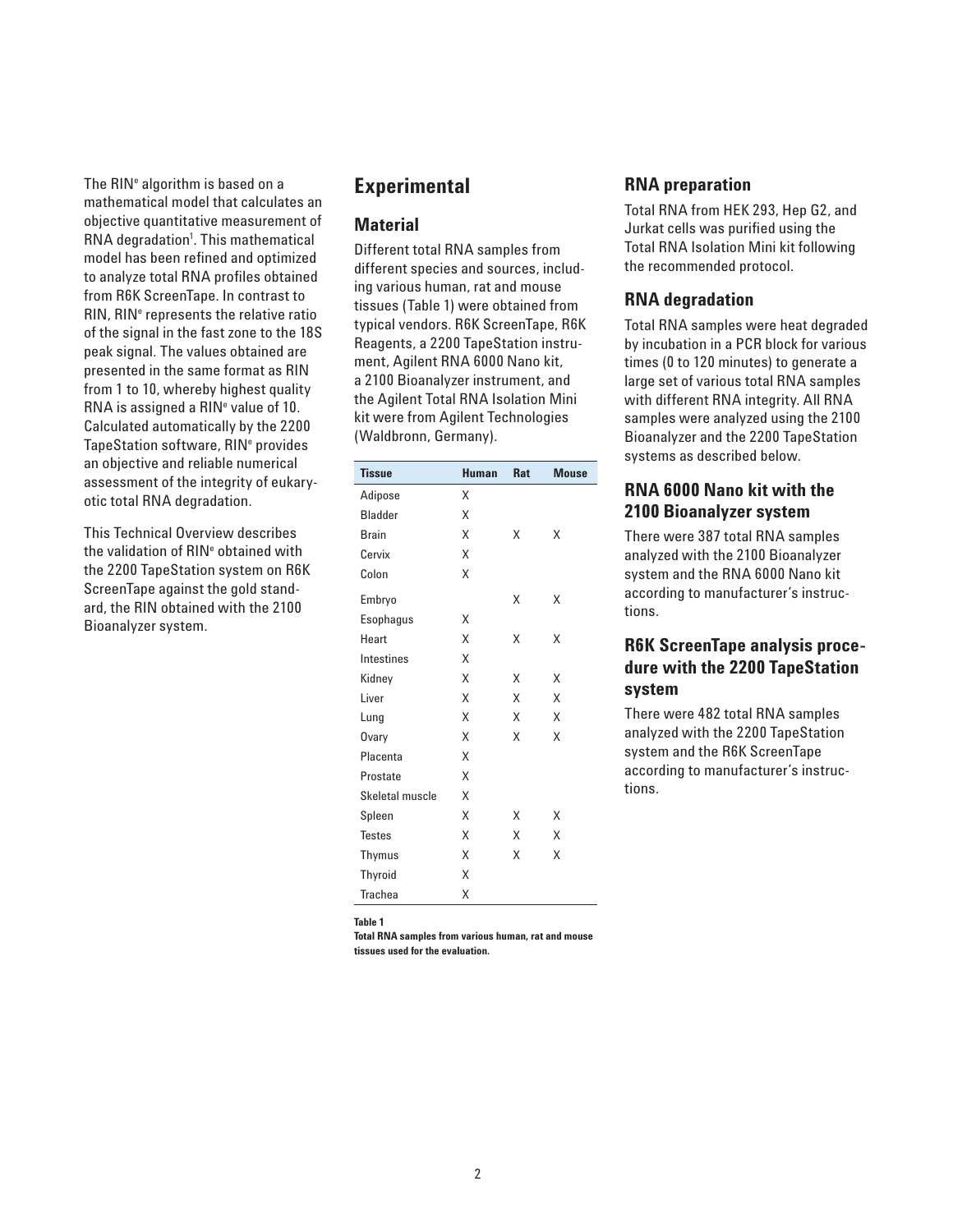## **Results and discussion**

#### **RNA integrity measurement**

The RNA integrity of total RNA samples was assessed using the 2100 Bioanalyzer and the 2200 TapeStation systems. Figure 1 shows gel-like images obtained for total RNA from Jurkat cells with RIN values ranging from 3 to 10.

High quality eukaryotic total RNA samples display various bands representing small RNAs, 18S and 28S rRNA. As total RNA degrades, the 18S and 28S peaks slowly disappear while peaks from degraded material emerge in the fast zone, the region between the 18S and small RNAs. This typical pattern was observed with the 2100 Bioanalyzer and the 2200 TapeStation systems (Figure 1).



**Figure 1**

**Heat degradation of total RNA from Jurkat cells heat degraded at 90 °C for various times as indicated (0 to 9 minutes). The gel-like image obtained with the Agilent 2100 Bioanalyzer and with the Agilent 2200 TapeStation systems is shown. The automatically determined RIN and RINe values are shown below the gel-like image.**